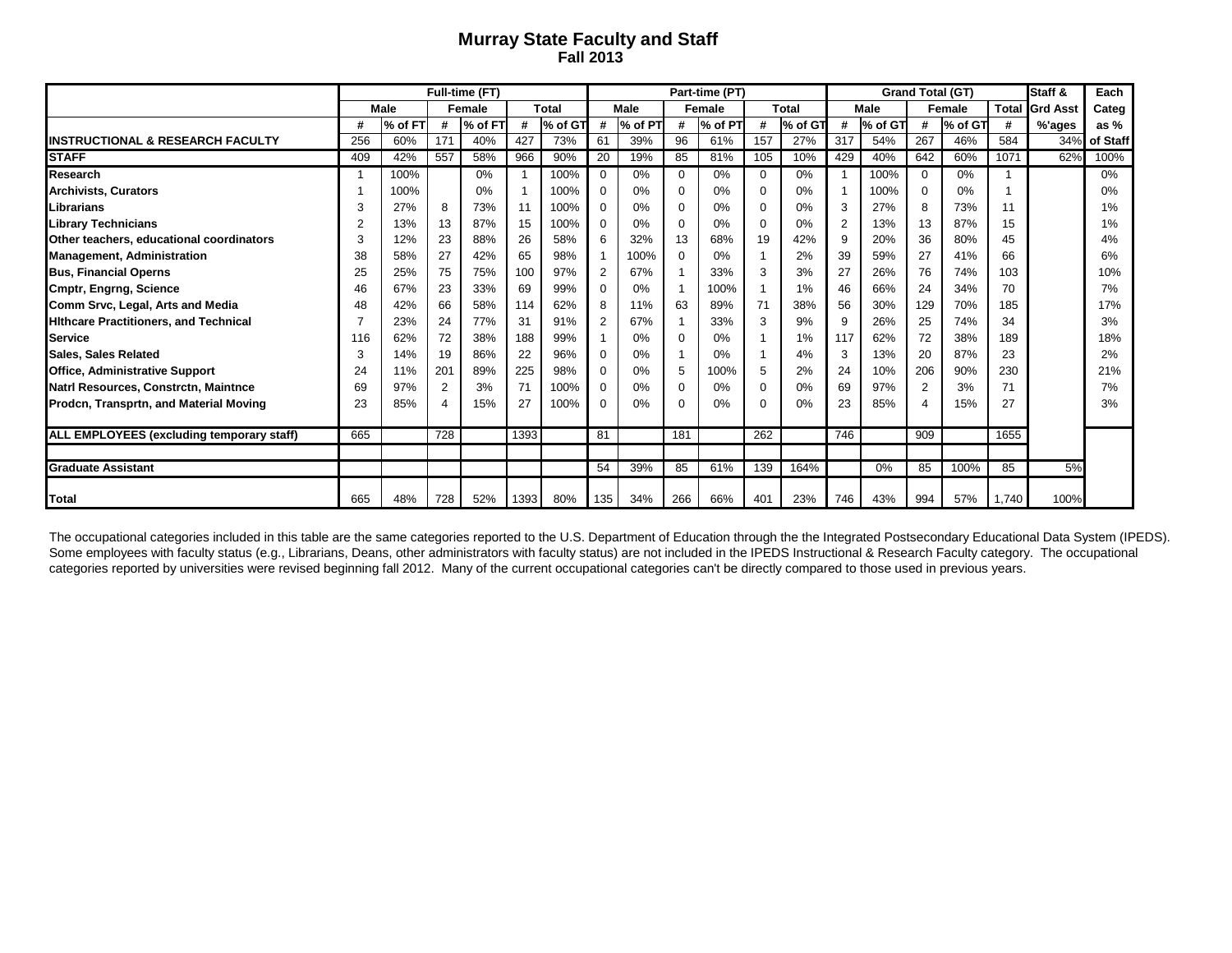## **Murray State Faculty and Staff Fall 2013**

|                                                  | <b>Race and Ethnicity</b> |                     |                |              |                |                  |                  |                     |                |                            |                                  |                  |                |               |                 |                  |                |                     |                                |                       |
|--------------------------------------------------|---------------------------|---------------------|----------------|--------------|----------------|------------------|------------------|---------------------|----------------|----------------------------|----------------------------------|------------------|----------------|---------------|-----------------|------------------|----------------|---------------------|--------------------------------|-----------------------|
|                                                  |                           |                     |                |              |                |                  |                  |                     |                | <b>Black or</b><br>African | <b>Natv</b><br>Hwaiian/othr      |                  |                |               |                 | Two or           | <b>Unknown</b> |                     | <b>GRAND</b><br><b>TOTAL</b>   |                       |
|                                                  |                           | <b>Nonres Alien</b> | Hispanic/Lat   |              | Al/Alaska Nat  |                  | Asian            |                     |                | American                   | Pac Islndr                       |                  | White          |               |                 | more             |                |                     |                                |                       |
|                                                  | #                         | % of FT/            | #              | % of FT/     | #              | % of FT/         | #                | % of FT/            | #              | % of FT/                   | #                                | % of FT/         | #              | % of FT/      | #               | $%$ of FT/       |                | $#$ % of FT/        |                                |                       |
| <b>FACULTY</b>                                   | 32                        | PT/TOT<br>5%        | 5 <sub>l</sub> | PT/TOT<br>1% | $\Omega$       | PT/TOT<br>0%     | 19               | <b>PT/TOT</b><br>3% | 15             | PT/TOT<br>3%               | $\Omega$                         | PT/TOT<br>0%     | 505            | PT/TOT<br>86% | $\overline{7}$  | PT/TOT<br>$1\%$  | $\mathbf 1$    | <b>PT/TOT</b><br>0% | #<br>584                       | $\frac{9}{6}$<br>100% |
| <b>Full-Time (FT)</b>                            | 31                        | 7%                  | $\overline{4}$ | 1%           | $\Omega$       | 0%               | 18               | 4%                  | 14             | 3%                         | $\Omega$                         | 0%               | 355            | 83%           | $\overline{5}$  | 1%               |                | 0%                  | 427                            | 73%                   |
| Part-Time (PT)                                   | -1                        | 1%                  |                | 1%           |                | 0%               | $\mathbf{1}$     | 1%                  |                | 1%                         |                                  | 0%               | 150            | 96%           | $\overline{2}$  | 1%               | $\mathbf{1}$   | 1%                  | 157                            | 27%                   |
| <b>STAFF</b>                                     | $\overline{7}$            | 1%                  | $\overline{9}$ | 1%           | $\overline{0}$ | 0%               | $6 \overline{6}$ | 1%                  | 69             | 6%                         | $\overline{0}$                   | 0%               | 966            | 90%           | 13              | 1%               | $\overline{0}$ | 0%                  | 1070                           | 100%                  |
| Full-Time (FT)                                   | 7                         | 1%                  | $\overline{8}$ | 1%           | $\overline{0}$ | 0%               | $\overline{7}$   | 1%                  | 59             | 6%                         | $\overline{0}$                   | 0%               | 873            | 90%           | $\overline{12}$ | $1\%$            | $\overline{0}$ | 0%                  | 966                            | 90%                   |
| Part-Time (PT)                                   | $\Omega$                  | 0%                  | 1              | 1%           | $\mathbf 0$    | 0%               | $\overline{0}$   | 0%                  | 10             | 10%                        | $\Omega$                         | 0%               | 93             | 89%           |                 | 1%               | $\overline{0}$ | 0%                  | 105                            | 10%                   |
| <b>Research</b><br><b>Full-Time (FT)</b>         | $\overline{1}$<br>1       | 100%<br>100%        | $\overline{0}$ | 0%<br>0%     | $\Omega$       | 0%<br>0%         | $\Omega$         | 0%<br>0%            | $\Omega$       | 0%<br>0%                   | $\Omega$                         | 0%<br>0%         | $\Omega$       | 0%<br>0%      | $\Omega$        | 0%<br>0%         | $\overline{0}$ | 0%<br>0%            | $\overline{1}$                 | 100%<br>100%          |
| Part-Time (PT)                                   |                           | 0%                  |                | 0%           |                | 0%               |                  | 0%                  |                | 0%                         |                                  | 0%               |                | 0%            |                 | 0%               |                | 0%                  | $\Omega$                       | 0%                    |
| <b>Archivists, Curators</b>                      | $\Omega$                  | 0%                  | $\Omega$       | 0%           | $\Omega$       | 0%               | $\Omega$         | 0%                  | $\Omega$       | 0%                         | $\Omega$                         | 0%               |                | 100%          | $\Omega$        | 0%               | $\Omega$       | 0%                  |                                | 100%                  |
| <b>Full-Time (FT)</b>                            |                           | 0%                  |                | 0%           |                | $\overline{0\%}$ |                  | 0%                  |                | 0%                         |                                  | $0\%$            |                | 100%          |                 | 0%               |                | $\overline{0\%}$    |                                | 100%                  |
| Part-Time (PT)                                   |                           | 0%                  |                | 0%           |                | 0%               |                  | 0%                  |                | 0%                         |                                  | 0%               |                | 0%            |                 | 0%               |                | 0%                  | $\Omega$                       | 0%                    |
| Librarians                                       | $\Omega$                  | 0%                  | $\Omega$       | 0%           | $\Omega$       | 0%               | 2 <sub>1</sub>   | 18%                 | $\Omega$       | 0%                         | $\Omega$                         | 0%               | 9              | 82%           | $\Omega$        | 0%               | $\Omega$       | 0%                  | 11                             | 100%                  |
| <b>Full-Time (FT)</b><br>Part-Time (PT)          |                           | 0%<br>0%            |                | 0%<br>0%     |                | 0%<br>0%         | $\overline{2}$   | 18%<br>0%           |                | 0%<br>0%                   |                                  | 0%<br>0%         | $\overline{9}$ | 82%<br>0%     |                 | 0%<br>0%         |                | 0%<br>0%            | $\overline{11}$<br>$\mathbf 0$ | 100%<br>0%            |
| <b>Library Technicians</b>                       | $\Omega$                  | 0%                  | $\Omega$       | 0%           | $\Omega$       | 0%               | $\Omega$         | 0%                  | $\Omega$       | 0%                         | $\Omega$                         | 0%               | 15             | 100%          | $\Omega$        | 0%               | $\Omega$       | 0%                  | 15                             | 100%                  |
| <b>Full-Time (FT)</b>                            |                           | $\overline{0\%}$    |                | $0\%$        |                | $\overline{0\%}$ |                  | $\overline{0\%}$    |                | $0\%$                      |                                  | $0\%$            | 15             | 100%          |                 | $0\%$            |                | $\overline{0\%}$    | 15                             | 100%                  |
| Part-Time (PT)                                   |                           | 0%                  |                | 0%           |                | 0%               |                  | 0%                  |                | 0%                         |                                  | 0%               |                | 0%            |                 | 0%               |                | 0%                  | $\mathbf 0$                    | 0%                    |
| <b>Other Teachers</b>                            | $\Omega$                  | 0%                  | $\Omega$       | 0%           | $\Omega$       | 0%               | $\Omega$         | 0%                  | $\mathcal{P}$  | 4%                         | $\Omega$                         | 0%               | 43             | 96%           | $\Omega$        | 0%               | $\Omega$       | 0%                  | 45                             | 100%                  |
| Full-Time (FT)                                   |                           | 0%                  |                | 0%<br>0%     |                | 0%<br>0%         |                  | 0%<br>0%            |                | 4%<br>5%                   |                                  | 0%               | 25<br>18       | 96%<br>95%    |                 | 0%<br>0%         |                | 0%<br>0%            | 26<br>19                       | 58%                   |
| Part-Time (PT)<br><b>Management</b>              | $\overline{1}$            | 0%<br>2%            | $\mathbf{1}$   | 2%           | $\Omega$       | 0%               | $\Omega$         | 0%                  | 5 <sub>l</sub> | 8%                         | $\Omega$                         | 0%<br>0%         | 58             | 88%           | $\mathbf{1}$    | 2%               | $\Omega$       | 0%                  | 66                             | 42%<br>100%           |
| Full-Time (FT)                                   | -1                        | 2%                  |                | $2\%$        |                | $\overline{0\%}$ |                  | $0\%$               | 5              | 8%                         |                                  | $0\%$            | 57             | 88%           |                 | 2%               |                | $\overline{0\%}$    | 65                             | 98%                   |
| Part-Time (PT)                                   |                           | 0%                  |                | 0%           |                | 0%               |                  | 0%                  |                | 0%                         |                                  | 0%               |                | 100%          |                 | 0%               |                | 0%                  |                                | 2%                    |
| <b>Bus, Financial Operns</b>                     | $\overline{2}$            | 2%                  | $\Omega$       | 0%           | $\Omega$       | 0%               | 1                | 1%                  | 5 <sub>5</sub> | 5%                         | $\Omega$                         | 0%               | 95             | 92%           | $\Omega$        | 0%               | $\Omega$       | 0%                  | 103                            | 100%                  |
| <b>Full-Time (FT)</b>                            | $\mathcal{P}$             | 2%                  |                | $0\%$        |                | 0%               |                  | 1%                  | 5              | 5%                         |                                  | $0\%$            | 92             | 92%           |                 | 0%               |                | 0%                  | 100                            | 97%                   |
| Part-Time (PT)<br><b>Cmptr, Engrng, Science</b>  | $\Omega$                  | <sup>0</sup><br>0%  | 1              | 0%<br>1%     | $\Omega$       | 0%<br>0%         | $\overline{2}$   | 0%<br>3%            | $\overline{2}$ | 0%<br>3%                   | $\overline{0}$<br>$\overline{0}$ | 0%<br>0%         | 3<br>65        | 100%<br>93%   | $\Omega$        | 0%<br>0%         | $\Omega$       | 0%<br>0%            | 3<br>70                        | 3%<br>100%            |
| <b>Full-Time (FT)</b>                            |                           | 0%                  |                | 1%           |                | 0%               | $\overline{2}$   | 3%                  |                | 3%                         |                                  | 0%               | 64             | 93%           |                 | 0%               |                | 0%                  | 69                             | 99%                   |
| Part-Time (PT)                                   |                           | 0%                  |                | 0%           |                | 0%               |                  | 0%                  |                | 0%                         |                                  | 0%               |                | 100%          |                 | 0%               |                | 0%                  |                                | 1%                    |
| Comm Srvc, Legal,                                |                           |                     |                |              |                |                  |                  |                     |                |                            |                                  |                  |                |               |                 |                  |                |                     |                                |                       |
| <b>Arts and Media</b>                            | 3                         | 2%                  | 3              | 2%           | $\overline{0}$ | 0%               | $\overline{0}$   | 0%                  | 21             | 11%                        | $\overline{0}$                   | 0%               | 157            | 85%           |                 | 1%               | $\overline{0}$ | 0%                  | 185                            | 100%                  |
| Full-Time (FT)                                   | $\overline{3}$            | 3%                  | $\overline{a}$ | 2%           |                | $0\%$            |                  | $0\%$               | 12             | 11%                        |                                  | $0\%$            | 97             | 85%           |                 | $0\%$            |                | 0%                  | $\boxed{114}$                  | 62%                   |
| Part-Time (PT)<br><b>Hithcare Practitioners,</b> |                           | 0%                  | $\mathbf{1}$   | 1%           |                | 0%               |                  | 0%                  | $\overline{9}$ | 13%                        |                                  | 0%               | 60             | 85%           |                 | 1%               |                | 0%                  | 71                             | 38%                   |
| and Technical                                    | $\overline{0}$            | 0%                  | $\overline{0}$ | $0\%$        | $\overline{0}$ | 0%               | 0                | 0%                  | 3              | 9%                         | $\overline{0}$                   | 0%               | 31             | 91%           | $\overline{0}$  | 0%               | $\overline{0}$ | 0%                  | 34                             | 100%                  |
| Full-Time (FT)                                   |                           | 0%                  |                | $0\%$        |                | 0%               |                  | $\overline{0\%}$    | $\overline{3}$ | 10%                        |                                  | $\overline{0\%}$ | 28             | 90%           |                 | $\overline{0\%}$ |                | $\overline{0\%}$    | 31                             | 91%                   |
| Part-Time (PT)                                   |                           | 0%                  |                | 0%           |                | 0%               |                  | 0%                  |                | 0%                         |                                  | 0%               | 3 <sub>l</sub> | 100%          |                 | 0%               |                | 0%                  | 3                              | 9%                    |
| <b>Service</b>                                   | 0                         | 0%                  | $\mathbf{1}$   | 1%           | $\overline{0}$ | 0%               | 11               | 1%                  | 18             | 10%                        | $\Omega$                         | 0%               | 166            | 88%           | 3 <sup>1</sup>  | 2%               | 0              | 0%                  | 189                            | 100%                  |
| Full-Time (FT)                                   |                           | $0\%$               |                | $1\%$        |                | $0\%$            |                  | 1%                  | 18             | 10%                        |                                  | 0%               | 165            | 88%           | 3 <sup>1</sup>  | 2%               |                | $\overline{0\%}$    | 188                            | 99%                   |
| Part-Time (PT)                                   |                           | $0\%$               |                | $0\%$        |                | $0\%$            |                  | 0%                  |                | $0\%$                      |                                  | 0%               | 1 <sup>1</sup> | 0%            |                 | $0\%$            |                | $0\%$               | $\mathbf 1$                    | 1%                    |